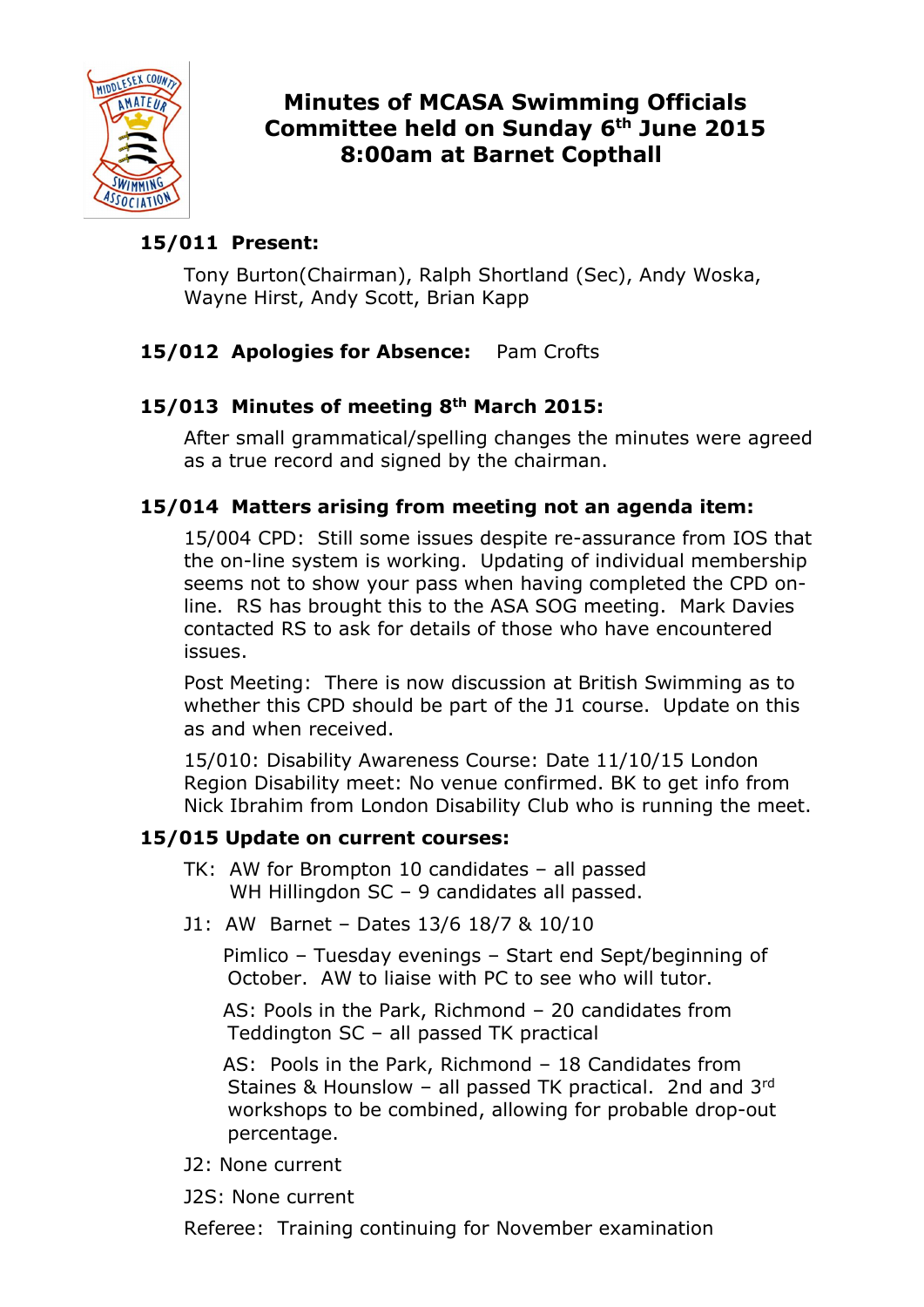### 15/016 Assessments:

Planned for Kate Lack meet at Barnet: 1 Referee: 2xJ2S: 2xJ2 and 3xJ1:

 Other meets that could be used are Barnet Sprint 5/7/15 and Staines Black Swan meet on 11<sup>th</sup>/12<sup>th</sup> July.

### 15/017 Courses planned:

TK –Anaconda SC –still awaits final confirmation. AS dealing.

 J1 – Ealing – RS to hold an information meeting with possible candidates on 27th June. Course will be at Gurnell pool on Saturday mornings (dates TBC) starting at 6.30am. Only 2 hr sessions so may need 4 workshops to complete.

J2 – TB at Barnet  $20<sup>th</sup>$  June and  $5<sup>th</sup>$  Sept. 16 possible candidates.

# 15/018 Officials Seminar

There is to be a Referee/J2S seminar following this meeting to discuss various matters including: Race result determination: DQ reporting: Licensing Criteria: CPD: ASA law changes: Protests: Referee scenario's for discussion.

Post meeting: 27 attended. Informative and well received

#### 15/019 ASA SOG meeting  $10<sup>th</sup>$  May - Minutes

Following a request from MC SOC, Helen Akers had provided minutes of the meeting as these have not been provided previously. The contents of the document were noted and circulated to all SOC members:

Items of note: Following a complaint from MCSOC regarding the late notification of changes to Licensing Criteria it was noted that this matter was discussed at the ASA SOG meeting in Oct 2014 and should have been circulated to Regions then. Also, clubs who had already arranged level 3 meets were not required to use the new criteria. RS complained to Mark Davies that this information was not circulated and that communication between ASA SOG and Regions seems to be an issue.

> J2S training is an additional part of J2 training and does not require addition course fee of £8.

# 15/020 Training DVD

Information from ASA that FINA are producing a new officials training DVD so agreed not to proceed with our local plans to produce one until we see the new FINA version.

#### 15/021 AOB

Sunday 13th September 8:30 at Barnet Copthall